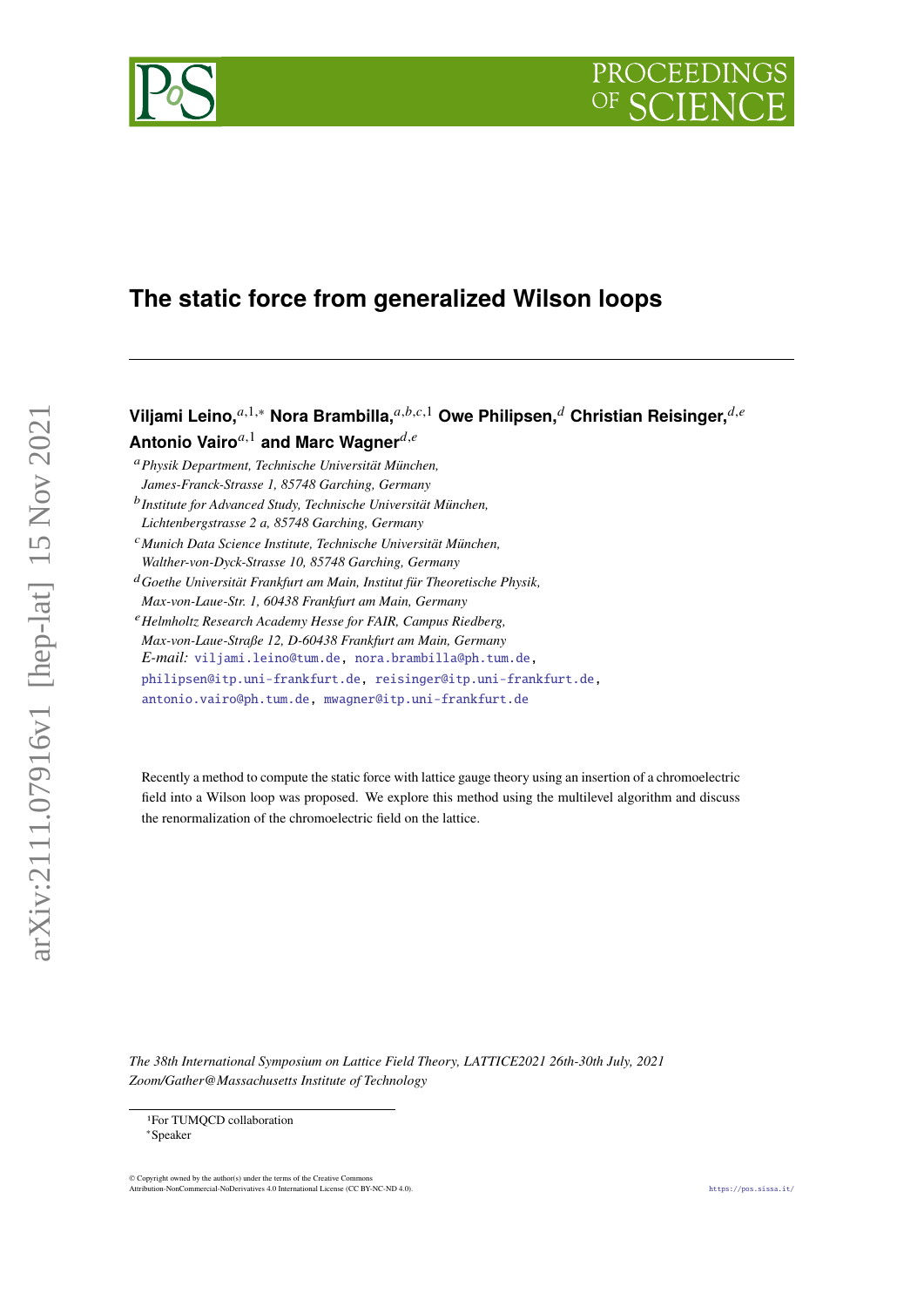#### **1. Introduction**

The potential between a static quark-antiquark pair  $V(r)$  is one of the most commonly studied quantities in QCD. At small separations  $r$  the static potential can be calculated in a weak coupling expansion. The perturbative expression of the static energy is known at  $N^3LL$  accuracy and can be combined with high precision measurements of the same quantity in lattice QCD. This allows an accurate extraction of the strong coupling  $\alpha_s$ , which is competitive with lattice determinations from different observables [\[1\]](#page-5-0).

In a lattice regularization, the static potential comes with a linear divergence of order  $\alpha_s(1/a)/a$  (with denoting the lattice spacing) also referred to as self-energy. The self-energy vanishes in dimensional regularization. However, the perturbative expression for  $V(r)$  in dimensional regularization is affected by a renormalon ambiguity of order  $\Lambda_{\text{QCD}}$  [\[2,](#page-5-1) [3\]](#page-5-2). Both the renormalon and the self energy can be absorbed into an additive constant. This constant disappears, when considering the static force  $F(r) = \partial_r V(r)$ . The static force encodes the shape of  $V(r)$  and carries all the physical information needed to extract  $\alpha_s$ , while being finite and renormalon free.

A precise computation of the static force on the lattice can be challenging. While the traditional way of computing the static force by taking finite differences of the static potential [\[4,](#page-5-3) [5\]](#page-5-4) can be efficient in quenched lattice QCD, the lattice data points for  $V(r)$  might be too sparse in full QCD for a reliable extraction of the static force either via finite differences or via interpolation [\[6\]](#page-5-5). Such problems can be avoided by using a recently suggested method [\[7,](#page-6-0) [8\]](#page-6-1) based on Ref. [\[9\]](#page-6-2): The force between a static quark and a static antiquark is computed directly from the expectation value of a Wilson loop with a chromoelectric field inserted in one of the temporal Wilson lines.

In this paper we carry out a quenched lattice QCD computation of the static force using this new method. We discuss, how to obtain the static force either from Wilson or Polyakov loops with chromoelectric field insertions. Both approaches yield consistent results. The corresponding systematic errors are, however, different. We also address the issue that the discretized chromoelectric field has a slow convergence towards the continuum limit, unless a multiplicative renormalization factor is introduced.

This conference contribution is organized in the following way: We introduce our observables in section [2](#page-1-0) and the simulation setup in section [3.](#page-3-0) The renormalization of this definition of the static force is discussed in section [4.](#page-3-1) Numerical results for the static force are presented in section [5.](#page-4-0) Further details can be found in our recent publication [\[10\]](#page-6-3). Results obtained at an early stage of this project were discussed at a previous edition of the lattice conference [\[11\]](#page-6-4).

#### <span id="page-1-0"></span>**2. Observables and their discretizations**

The force  $F(r)$  between a static quark and an antiquark is the derivative of the static potential  $V(r)$ ,

$$
F(r) = \partial_r V(r). \tag{1}
$$

 $V(r)$  is related to rectangular Wilson loops with large temporal extent T and arbitrary spatial extent r,

$$
e^{-V(r)T} \sim \text{Tr}\{\mathbf{P}W_{r\times T}\} = \text{Tr}\left\{\mathbf{P} \exp\left(ig \oint_{r\times T} dx_{\mu} A_{\mu}(x)\right)\right\}.
$$
 (2)

On a lattice the Wilson loop  $W_{r \times T}$  is discretized by a product of link variables  $U_{\mu}(x) = e^{i a g A_{\mu}(x)}$ . The static potential is typically extracted via

$$
V(r,a) = \lim_{T \to \infty} V_{\text{eff}}(r,T,a) \quad , \quad V_{\text{eff}}(r,T,a) = -\frac{1}{a} \ln \frac{\langle \text{Tr}\{PW_{r \times (T+a)}\}\rangle}{\langle \text{Tr}\{PW_{r \times T}\}\rangle}.
$$
 (3)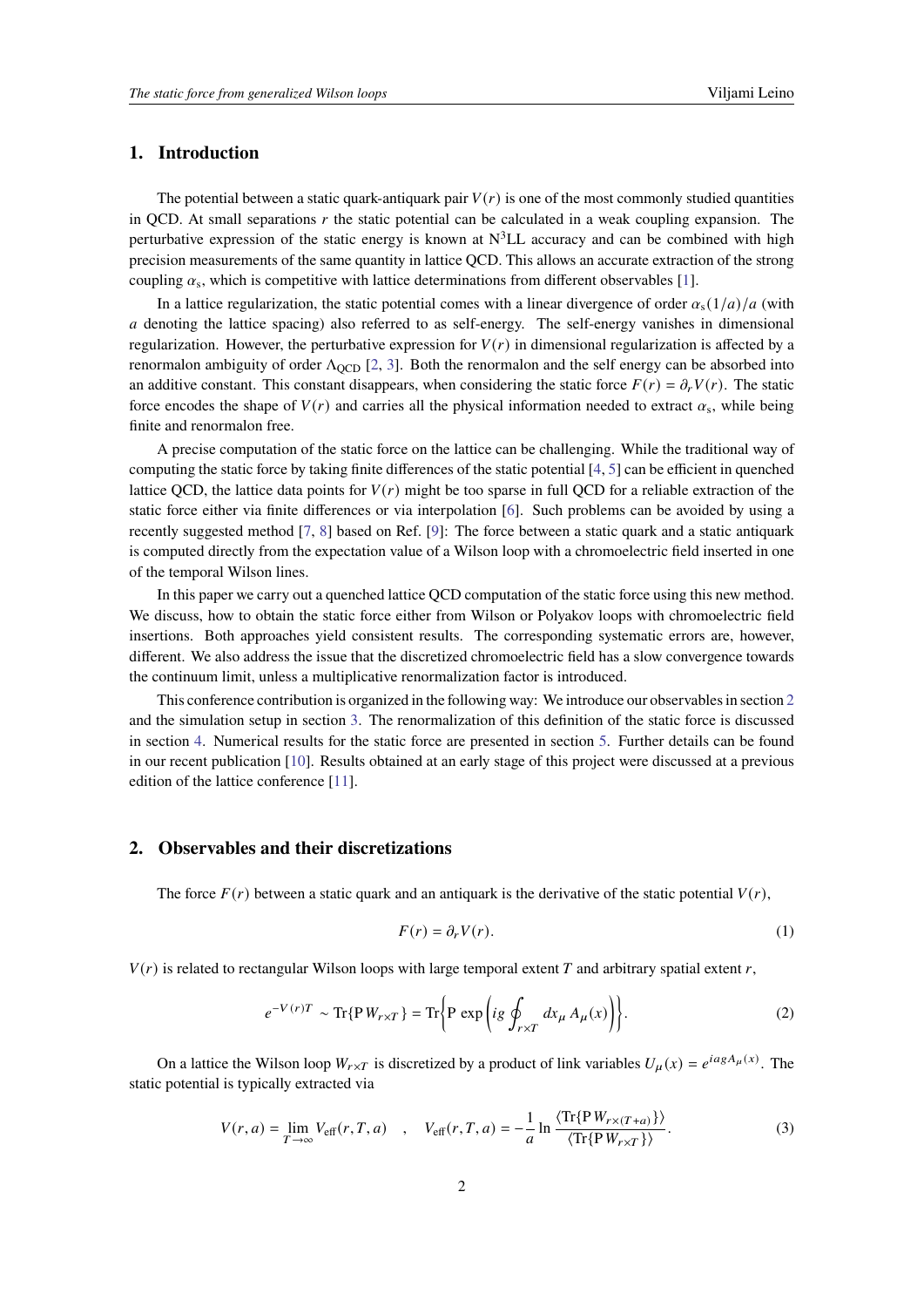The static force can the be obtained in a straightforward way from the static potential by using a discrete derivative, e.g.

<span id="page-2-2"></span>
$$
F_{\partial V}(r,a) = \frac{V(r+a,a) - V(r-a,a)}{2a}.\tag{4}
$$

Alternatively, one can compute the static force using a method proposed in Refs. [\[7,](#page-6-0) [8\]](#page-6-1),

<span id="page-2-0"></span>
$$
F(r) = \lim_{T \to \infty} -i \frac{\langle \text{Tr}\{P \, W_{r \times T} \, \hat{\mathbf{r}} \cdot g \mathbf{E}(\mathbf{r}, t^*)\} \rangle}{\langle \text{Tr}\{P \, W_{r \times T} \} \rangle}.
$$
 (5)

Here  $\hat{\mathbf{r}}$  is the spatial direction of the separation of the static quark-antiquark pair and  $\mathbf{E}(\mathbf{r}, t^*)$  denotes the chromoelectric field inserted on one of the temporal Wilson lines at a fixed time  $t^*$ . The chromoelectric field components are defined as  $E_j(x) = F_{j0}(x)$  in terms of the non-Abelian field strength tensor. We note that  $\langle \text{Tr}\{\text{P} W_{r \times T} g E_j(\mathbf{r}, t^*)\} \rangle$  depends on  $t^*$ . This dependence, however, disappears in the limit  $T \to \infty$ , if  $t^*$  is kept constant.

The lattice formulation of the right hand side of Eq. [\(5\)](#page-2-0) requires a discretized field insertion  $E_i$ . We use two different symmetric formulations, a so-called butterfly

$$
\Pi_{j0} = \frac{P_{j,0} + P_{0,-j}}{2} \tag{6}
$$

or a cloverleaf

$$
\Pi_{j0} = \frac{P_{j,0} + P_{0,-j} + P_{-j,-0} + P_{-0,j}}{4} \tag{7}
$$

of plaquettes  $P_{\mu,\nu} = 1 + ia^2 g F_{\mu\nu} + O(a^4) = U_{\mu}(x)U_{\nu}(x+\hat{\mu})U_{\mu}^{\dagger}(x+\hat{\nu})U_{\nu}^{\dagger}(x)$  [\[12\]](#page-6-5). In both cases the chromoelectric field is given by

$$
gE_j = \frac{\Pi_{j0} - \Pi_{j0}^{\dagger}}{2ia^2} + O(a^2).
$$
 (8)

Moreover, it is convenient to define an effective force and to extract the static force via

<span id="page-2-1"></span>
$$
F_E(r, a) = \lim_{T \to \infty} F_{E, \text{eff}}(r, T, a) \quad , \quad F_{E, \text{eff}}(r, T, a) = -i \frac{\langle \text{Tr}\{P W_{r \times T} \hat{\mathbf{r}} \cdot g \mathbf{E}(\mathbf{r}, t^*)\} \rangle}{\langle \text{Tr}\{P W_{r \times T}\} \rangle}.
$$
 (9)

In the following we insert the chromoelectric field  $\mathbf{E}(\mathbf{r}, t^*)$  exclusively at  $t^* = 0$ . While the continuum formulation [\(5\)](#page-2-0) is independent of  $t^*$ , the choice  $t^* = 0$  maximizes the the distance to both temporal boundaries of the Wilson loop and, thus, should lead to a stronger suppression of excitations and, consequently, to a clearer signal. Furthermore, we improve the lattice results for the static force using perturbation theory at tree-level. This is done by redefining the discrete lattice separations  $\dot{r}$  in such a way that the right-hand-side of Eq. [\(5\)](#page-2-0) in lattice tree-level perturbation theory and in continuum tree-level perturbation theory are identical.

Instead of Wilson loops one can also consider correlation functions of Polyakov loops to compute the static potential as well as the static force. A Polyakov loop is defined as the normalized trace of a closed temporal Wilson line winding around the periodic temporal direction of extent  $T$ .

$$
L(\mathbf{x}) = \frac{1}{N_c} \text{Tr} \left\{ \mathbf{P} \exp \left( ig \int_0^T dt A_0(x) \right) \right\}.
$$
 (10)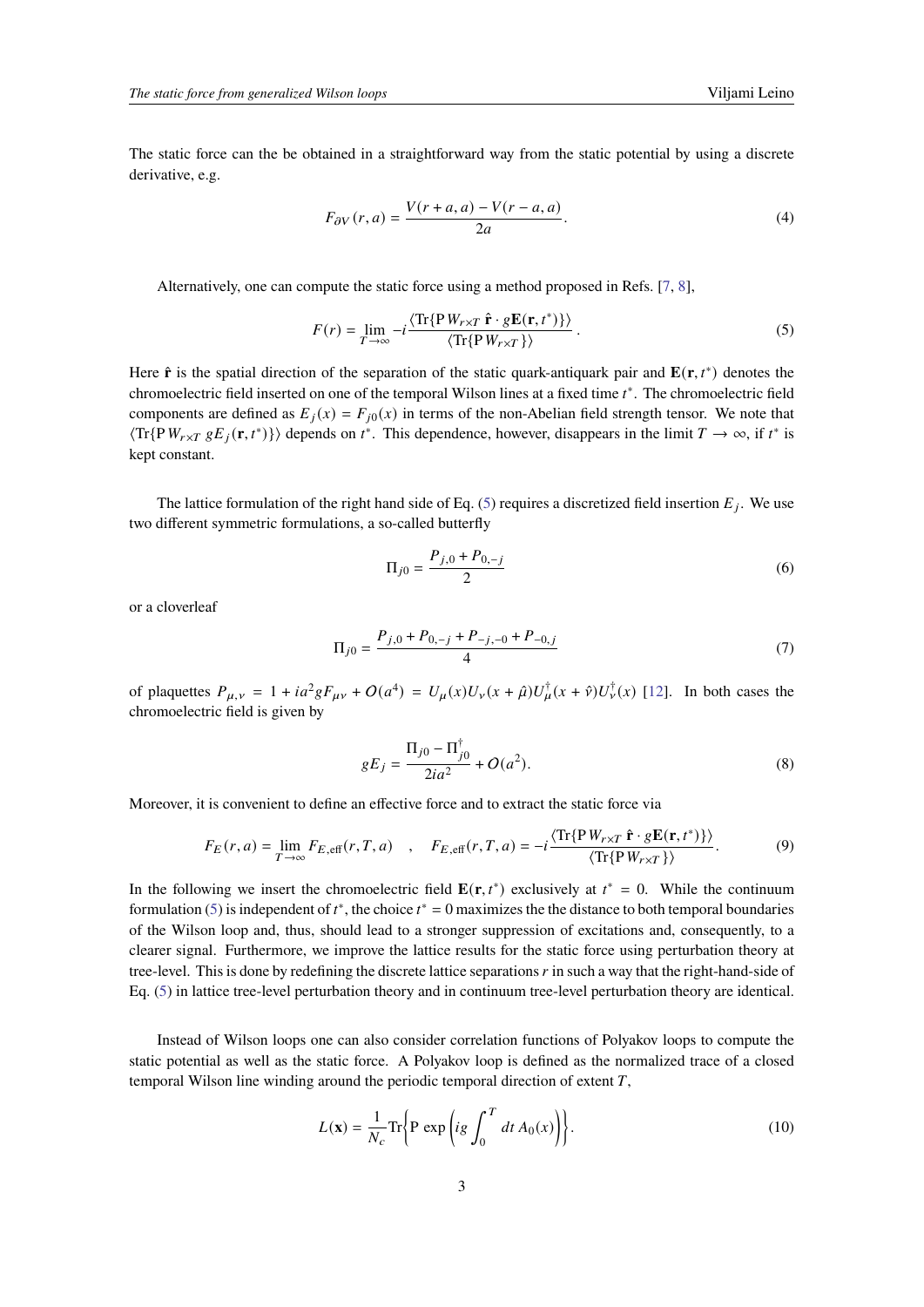For the static force a Polyakov loop with a chromoelectric field insertion is needed,

$$
L_E(\mathbf{r}) = \frac{1}{N_c} \text{Tr} \left\{ \mathbf{P} \exp \left( ig \int_{t^*}^T dt \, A_0(x) \right) \hat{\mathbf{r}} \cdot g \mathbf{E}(\mathbf{r}, t^*) \mathbf{P} \exp \left( ig \int_0^{t^*} dt \, A_0(x) \right) \right\}.
$$
 (11)

The analogue of Eq. [\(5\)](#page-2-0) then reads

$$
F(r) = \lim_{T \to \infty} -i \frac{\langle L^{\dagger}(\mathbf{0}) L_E(\mathbf{r}) \rangle}{\langle L^{\dagger}(\mathbf{0}) L(\mathbf{r}) \rangle}.
$$
 (12)

#### <span id="page-3-0"></span>**3. Simulation setup**

We discretize the SU(3) Yang-Mills theory using the standard Wilson plaquette action. We carried out simulations with the multilevel algorithm [\[13\]](#page-6-6), where we performed the updates using the heatbath and overrelaxation algorithms. We generated three ensembles with lattice spacings  $a = 0.060$  fm,  $a = 0.048$  fm and  $a = 0.040$  fm, which we refer to as ensembles A, B, and C, respectively. The lattice spacing in units of the scale  $r_0$  is related to the gauge coupling  $\beta$  with a parameterization from Ref. [\[4\]](#page-5-3). The full set of simulation parameters for the ensembles  $A$ ,  $B$ , and  $C$  can be found in Ref. [\[10\]](#page-6-3).

To improve the ground state overlaps generated by the spatial Wilson lines in the Wilson loops, we use APE smeared spatial links with  $\alpha_{APE} = 0.5$  and  $N_{APE} = 50$  smearing steps for the Wilson loops (for detailed equations see e.g. Ref. [\[14\]](#page-6-7)).

#### <span id="page-3-1"></span>**4. Renormalization**

On the lattice the two definitions of the static force,  $F_F(r, a)$  and  $F_{\partial V}(r, a)$  ([\(9\)](#page-2-1) and [\(4\)](#page-2-2), respectively), lead to significantly different discretization errors. In other words, the convergence of these observables to the continuum result is quite different. Such differences are expected, because it is known that observables involving components of the field strength tensor often exhibit sizable discretization errors at values of the gauge coupling typically used in numerical simulations. The reason is the slow convergence of lattice perturbation theory, when expanded in the bare coupling [\[15\]](#page-6-8). To reduce discretization errors arising from chromoelectric and chromomagnetic field insertions, one can use multiplicative renormalization or improvement factors as discussed in Refs. [\[12,](#page-6-5) [16](#page-6-9)[–19\]](#page-6-10).

We define such a multiplicative improvement factor  $Z_F$  corresponding to a finite renormalization via

<span id="page-3-2"></span>
$$
Z_{\mathcal{E}}(a) = \frac{F_{\partial V}(r^*, a)}{F_E(r^*, a)},\tag{13}
$$

where  $r^*$  is an arbitrary separation. After determining this renormalization factor  $Z_E(a)$  at a single arbitrary separation  $r^*$ , it can be used to improve  $F_E(r, a)$  at all other separations according to

$$
F_E^{\text{ren}}(r,a) = Z_{\text{E}}(a)F_E(r,a). \tag{14}
$$

 $F_E^{\text{ren}}(r, a)$  should then have significantly smaller discretization errors than  $F_E(r, a)$  and, thus, is expected to be quite close to both  $F_{\partial V}(r, a)$  and the continuum result  $F(r)$ . We note that  $Z_{E}(a) \rightarrow 1$  for  $a \rightarrow 0$ .

In Fig. [1](#page-4-1) we show the renormalization constant  $Z_{\rm E}$ , defined in Eq. [\(13\)](#page-3-2), as a function of  $r^*$  for both Wilson and Polyakov loops. The figure exhibits plateau regions that confirm the expected constant behavior of  $Z_E$ . Also consistent with expectation is the dependence of  $Z_E$  on  $\beta$ . One can see that with decreasing lattice spacing  $a$  the improvement factor  $Z_E$  slowly decreases towards 1.

We determine a numerical value for  $Z<sub>E</sub>$  for each ensemble by fitting a constant to the lattice data points shown in Fig. [1](#page-4-2) in the range  $0.35 r_0 \le r^* \le 0.65 r_0$ . Results of these fits are collected in Table 1 for both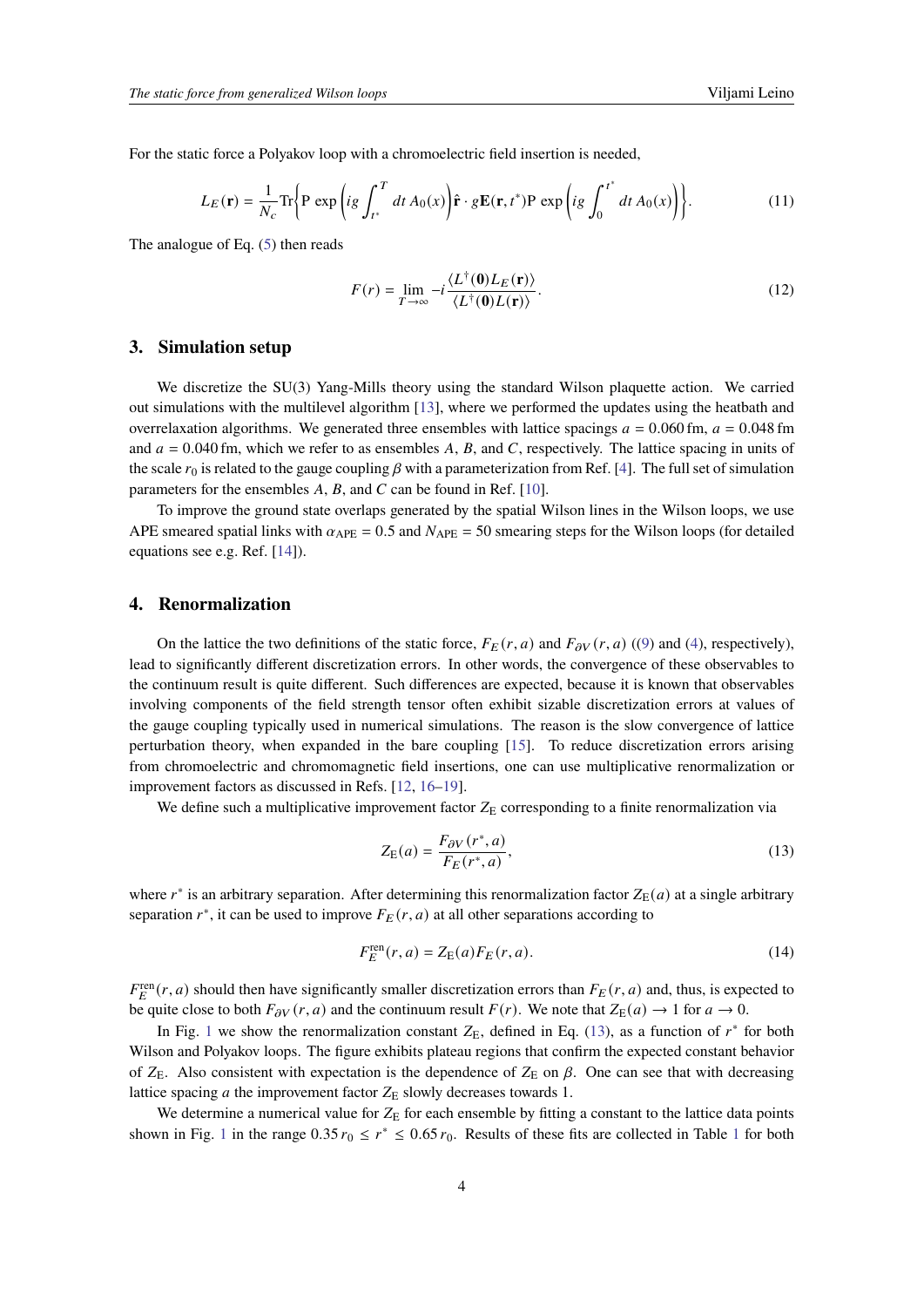<span id="page-4-1"></span>

**Figure 1:**  $Z_E = F_{\partial V}/F_E$  as a function of  $r^*$ . The colored horizontal lines and error bands represent the fits to determine a numerical value for  $Z_E$  for each ensemble. (left) Wilson loops. (right) Polyakov loops.

<span id="page-4-2"></span>Wilson and Polyakov loops. There are small differences between the Wilson loop and the Polyakov loop results, which might be due to different remaining systematic errors.

|   |       | ensemble $a$ in fm $Z_F$ from Wilson loops | $Z_{\rm E}$ from Polyakov loops |
|---|-------|--------------------------------------------|---------------------------------|
| A | 0.060 | 1.4068(63)                                 | 1.4001(20)                      |
| B | 0.048 | 1.3853(30)                                 | 1.3776(10)                      |
| C | 0.040 | 1.348(11)                                  | 1.3628(13)                      |

**Table 1:** Renormalization constants  $Z_E$  obtained by fitting constants to  $F_{\partial V}/F_E$  in the range 0.35  $r_0 \le r^* \le 0.65 r_0$ .

### <span id="page-4-0"></span>**5. Numerical results for the static force**

Now we consider  $F_E(r)/F_E(r^*)$ , where  $F_E$  is the non-renormalized static force defined in Eq. [\(9\)](#page-2-1). We choose a fixed separation  $r^* = 0.48 r_0 \approx 0.24$  fm such that  $r^* / a$  is close to an integer for all three ensembles. Corresponding numerical results for Wilson loops as well as for Polyakov loops are shown in Fig. [2.](#page-5-6) For comparison, we also fit a Cornell ansatz  $V_{\text{Cornell}}(r) = -\alpha/r + \sigma r$  to the static potential and plot  $\partial_r V_{\text{Cornell}}(r) / \partial_r V_{\text{Cornell}}(r^*)$ . The agreement of  $F_E(r) / F_E(r^*)$  and  $\partial_r V_{\text{Cornell}}(r) / \partial_r V_{\text{Cornell}}(r^*)$  constitutes a numerical proof of concept for the method of computing the static force via a chromoelectric field insertion.

In summary, we tested a novel method to compute the static force  $F(r)$  from expectation values of Wilson or Polyakov loops with chromoelectric field insertions. The numerical results exhibit sizable discretization errors and the convergence to the continuum limit is rather slow, but this can be compensated by an  $r$ independent multiplicative renormalization factor  $Z_E$ . Concerning efficiency, our method appears to be comparable to the traditional method of first computing the static potential and then taking the derivative, as investigated and discussed in detail in our recent publication [\[10\]](#page-6-3). We note that the relation between the force and the color electric field has also been used in recent work from other groups [\[20,](#page-6-11) [21\]](#page-6-12) to determine the string tension.

This exploratory computation of the static force is also an important preparatory step for future projects, where similar correlation functions need to be computed. An example is the computation of  $1/m$  and  $1/m<sup>2</sup>$ corrections ( *denotes the heavy quark mass) to the ordinary static potential or to hybrid static potentials.* We conclude by noting that the renormalization discussed in section [4](#page-3-1) might not be necessary anymore, when using the gradient flow, as discussed during the conference talk. Due to page limitations we do not discuss the gradient flow in the context of the static force in this proceedings contribution, but refer to the forthcoming Ref. [\[22\]](#page-6-13).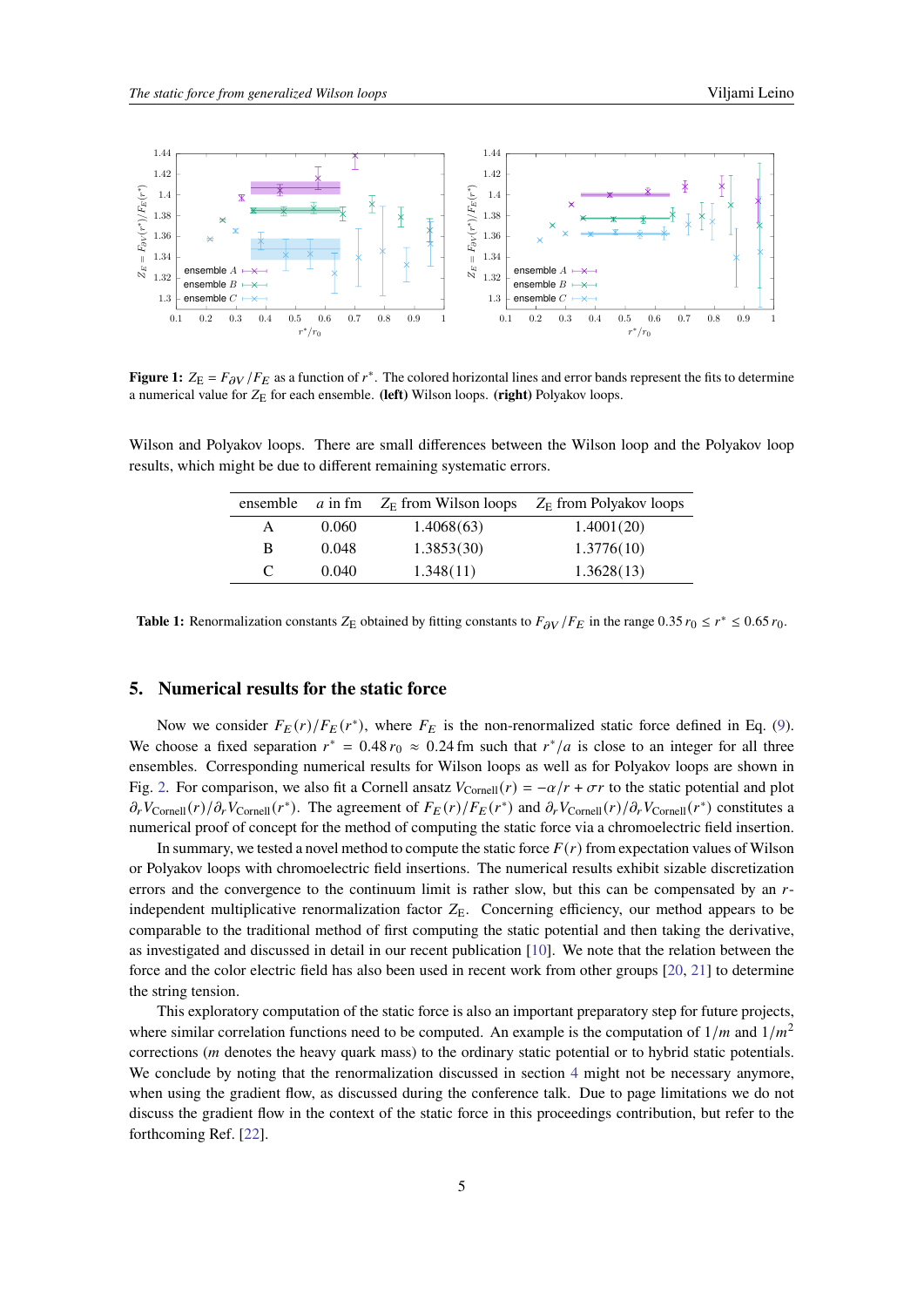<span id="page-5-6"></span>

**Figure 2:** Left:  $F_E(r)/F_E(r^*)$  as a function of r for  $r^* = 0.48 r_0 \approx 0.24$  fm obtained from Wilson loops (boxes) and Polyakov loops (triangles). For comparison we also show  $\partial_r V_{\text{Cornell}}(r)/\partial_r V_{\text{Cornell}}(r^*)$ .

#### **Acknowledgments**

C.R. acknowledges support by a Karin and Carlo Giersch Scholarship of the Giersch foundation. M.W. acknowledges funding by the Heisenberg Programme of the Deutsche Forschungsgemeinschaft (DFG, German Research Foundation) – Projektnummer 399217702. This work has been supported by the NSFC (National Natural Science Foundation of China) and the DFG through the funds provided to the Sino-German Collaborative Research Center TRR110 "Symmetries and the Emergence of Structure in QCD" (NSFC Grant No. 12070131001, DFG Project-ID 196253076 – TRR 110), and by the DFG cluster of excellence ORIGINS. Calculations on the GOETHE-HLR and on the FUCHS-CSC high-performance computers of the Frankfurt University were conducted for this research. We would like to thank HPC-Hessen, funded by the State Ministry of Higher Education, Research and the Arts, for programming advice. Part of the simulations have been carried out on the computing facilities of the Computational Center for Particle and Astrophysics (C2PAP) of the cluster of excellence ORIGINS.

#### **References**

- <span id="page-5-0"></span>[1] Flavour Lattice Averaging Group collaboration, S. Aoki et al., *FLAG Review 2019*, [1902.08191](https://arxiv.org/abs/1902.08191).
- <span id="page-5-1"></span>[2] A. Pineda, *Heavy quarkonium and nonrelativistic effective field theories*, phd thesis, University of Barcelona, 1998.
- <span id="page-5-2"></span>[3] A. H. Hoang, M. C. Smith, T. Stelzer and S. Willenbrock, *Quarkonia and the pole mass*, *[Phys. Rev. D](https://doi.org/10.1103/PhysRevD.59.114014)* **59** [\(1999\) 114014](https://doi.org/10.1103/PhysRevD.59.114014) [[hep-ph/9804227](https://arxiv.org/abs/hep-ph/9804227)].
- <span id="page-5-3"></span>[4] S. Necco and R. Sommer, *The*  $N_f = 0$  *heavy quark potential from short to intermediate distances*, *[Nucl. Phys.](https://doi.org/10.1016/S0550-3213(01)00582-X)* **B622** (2002) 328 [[hep-lat/0108008](https://arxiv.org/abs/hep-lat/0108008)].
- <span id="page-5-4"></span>[5] S. Necco and R. Sommer, *Testing perturbation theory on the*  $N_f = 0$  *static quark potential*, *[Phys. Lett.](https://doi.org/10.1016/S0370-2693(01)01298-9) B* **523** [\(2001\) 135](https://doi.org/10.1016/S0370-2693(01)01298-9) [[hep-ph/0109093](https://arxiv.org/abs/hep-ph/0109093)].
- <span id="page-5-5"></span>[6] A. Bazavov, N. Brambilla, X. G. Tormo, I, P. Petreczky, J. Soto and A. Vairo, *Determination of*  $\alpha_s$ *from the QCD static energy: An update*, *[Phys. Rev. D](https://doi.org/10.1103/PhysRevD.90.074038)* **90** (2014) 074038 [[1407.8437](https://arxiv.org/abs/1407.8437)].